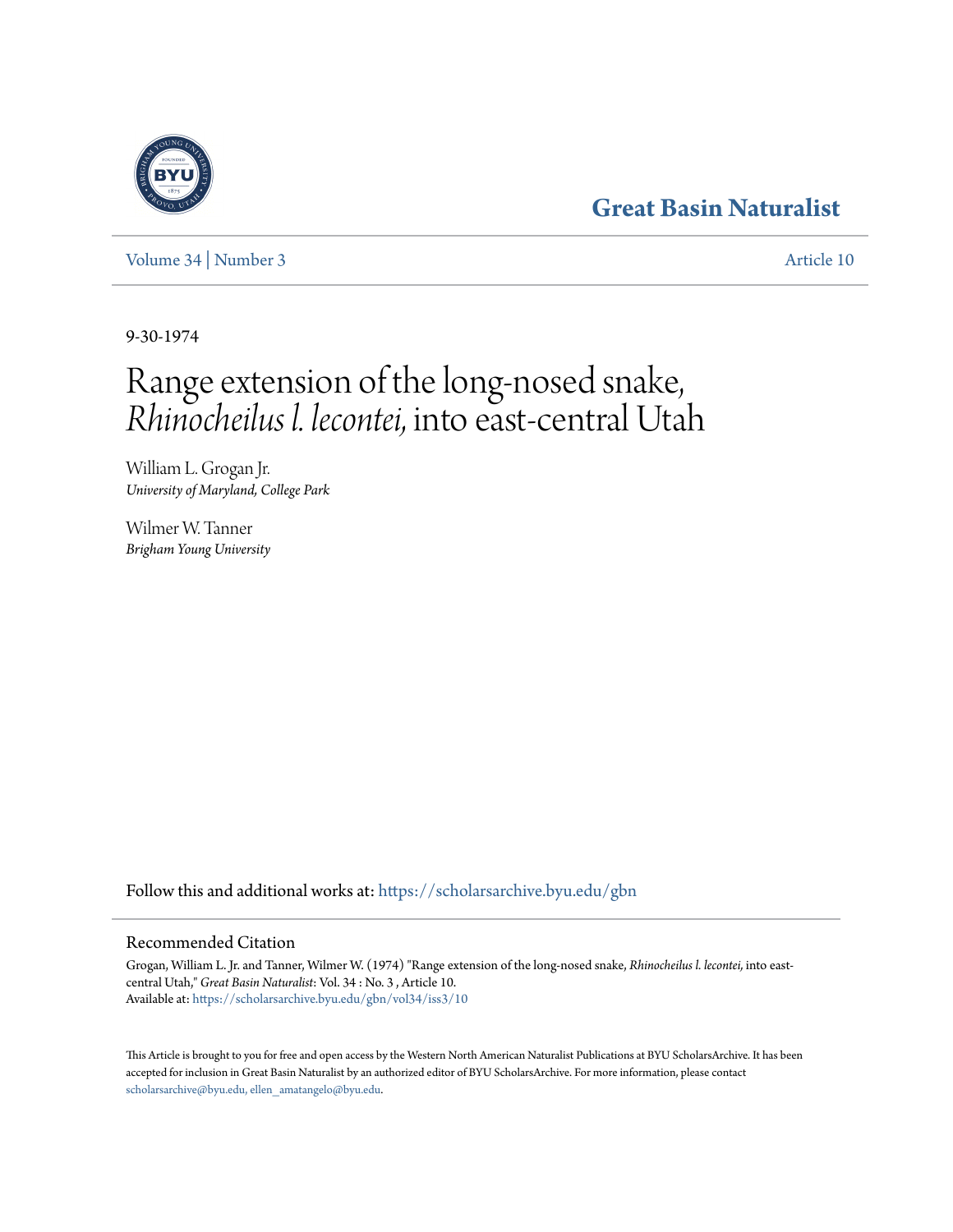#### RANGE EXTENSION OF THE LONG-NOSED SNAKE, RHINOCHEILUS L. LECONTEI, INTO EAST-CENTRAL UTAH

William L. Grogan, Jr.<sup>1</sup> and Wilmer W. Tanner<sup>2</sup>

ABSTRACT.— A review of the distribution of Rhinocheilus I. lecontei, in Utah, with a northward extension of its range in the Upper Colorado River Basin.

The long-nosed snake, Rhinocheilus I. lecontei, was previously thought to inhabit only the southwestern part of Utah (Tanner, 1935. Its range in Utah included only the Lower Sonoran life zone in the Virgin River Valley of Washington County. Tanner (1941) reported it for the Great Rasin (Millard Co.), and Tanner and Heinrichs (1964) extended its range into southeastern Kane County. Stebbins (1966) reported a specimen from San Juan County, Utah (northeast of Page, Arizona), extending its range into the Colorado Plateau of southeastern Utah.

On 29 May 1970 at Dragerton, Carbon County, Utah, <sup>a</sup> specimen of Rhinocheilus I. lecontei was collected by William Ingram from under a rock. This specimen extends the range of *Rhinocheilus* well



Fig. 1. Dorsal view of Rhinocheilus I. lecontei from Carbon County, Utah. 'Department of Entomology, University of Maryland, College Park, Maryland 20742.<br>'Department of Zoology, Brigham Young University, Provo, Utah 84602.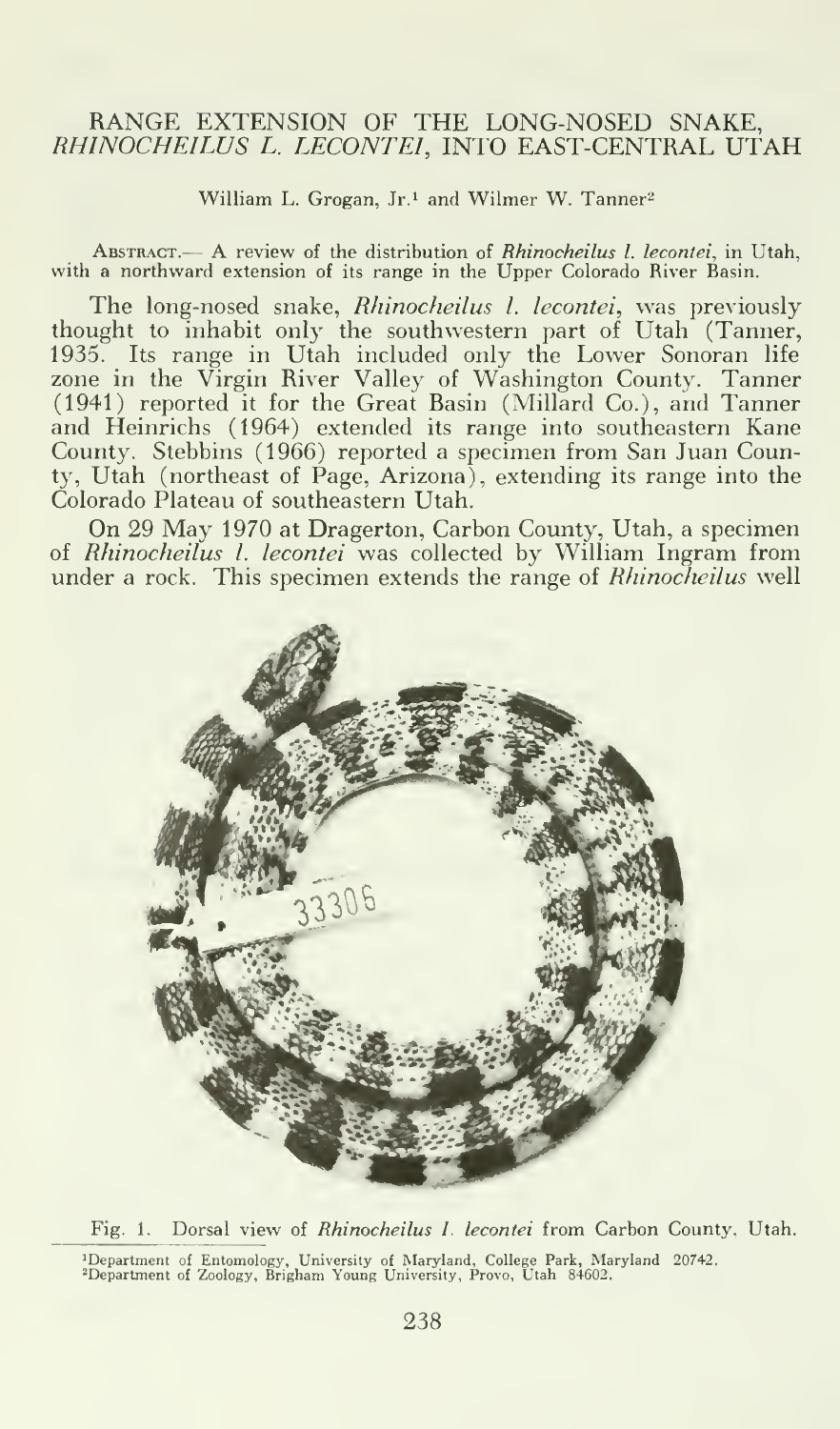into the Upper Colorado River Basin and is the first specimen taken in Utah east of the Wasatch mountains. It represents a range extension of approximately 175 miles north of previous records for southeastern Utah. Known locality records for Utah are plotted in Fig. 2.

The above specimen, a female, from Carbon County (Fig. 1), is now at Brigham Young University, Provo, Utah (BYU 33306). It is an example of the *lecontei* phase of this species as defined by Shannon and Humphery (1963) and Tanner and Jorgensen (1963). The pattern in alcohol is 35 dark slate-gray saddles and 35 cream-



Fig. 2. Locality records of *Rhinocheilus I. lecontei* in Utah (solid circles). The Carbon County specimen is represented by the solid triangle.